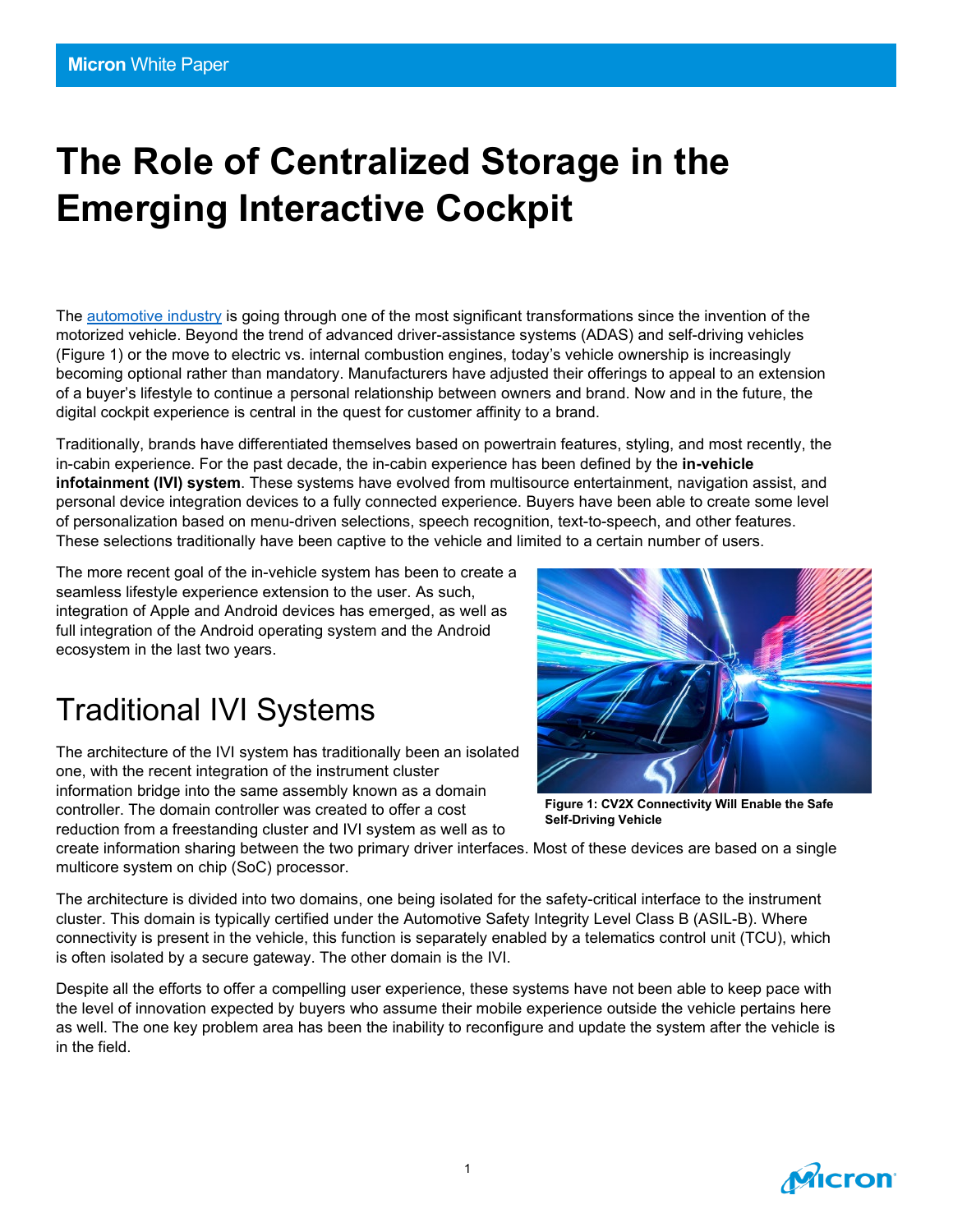

**Figure 2: Typical Displays of an In-Cockpit Dashboard** 

## Audi Launches Lightning Fast IVI With Downloadable Features for 2021

Audi recently announced a newly revised IVI system for 2021 models. In response to consumer concerns about sluggish performance compared to the latest generations of smartphones, Audi now uses a hardware platform that is 10 times faster than its previous generation.

The new system also features downloadable feature enhancements to be offered for purchase periodically

during the life of the vehicle, an array of personalized streaming content, and unlimited Wi-Fi connectivity over a 1 GB/s LTE advanced modem. This is an obvious move to bring the in-car experience (such as that shown in Figure 2) closer to the personal device experience.

### The Influence of Mobility

Demonstrating the changing culture of vehicle use and ownership, users will migrate between owned, shared, and mobility fleet vehicles.

The automotive industry has recognized the need for a mobile persona and is now developing the next-generation vehicle cockpit system to accommodate expectations. The fundamental needs of the cockpit are to:

- Identify users, often from a fleet population
- Onboard and protect user personal preferences, content access, and commercial/financial profiles
- Determine where users sit in the vehicle
- Deliver an interactive experience to a person individually in a seated location
- Deliver multiple experiences simultaneously
- Isolate each user from other passengers in the vehicle, where possible
- Delete or isolate a user's profile when not in the vehicle.

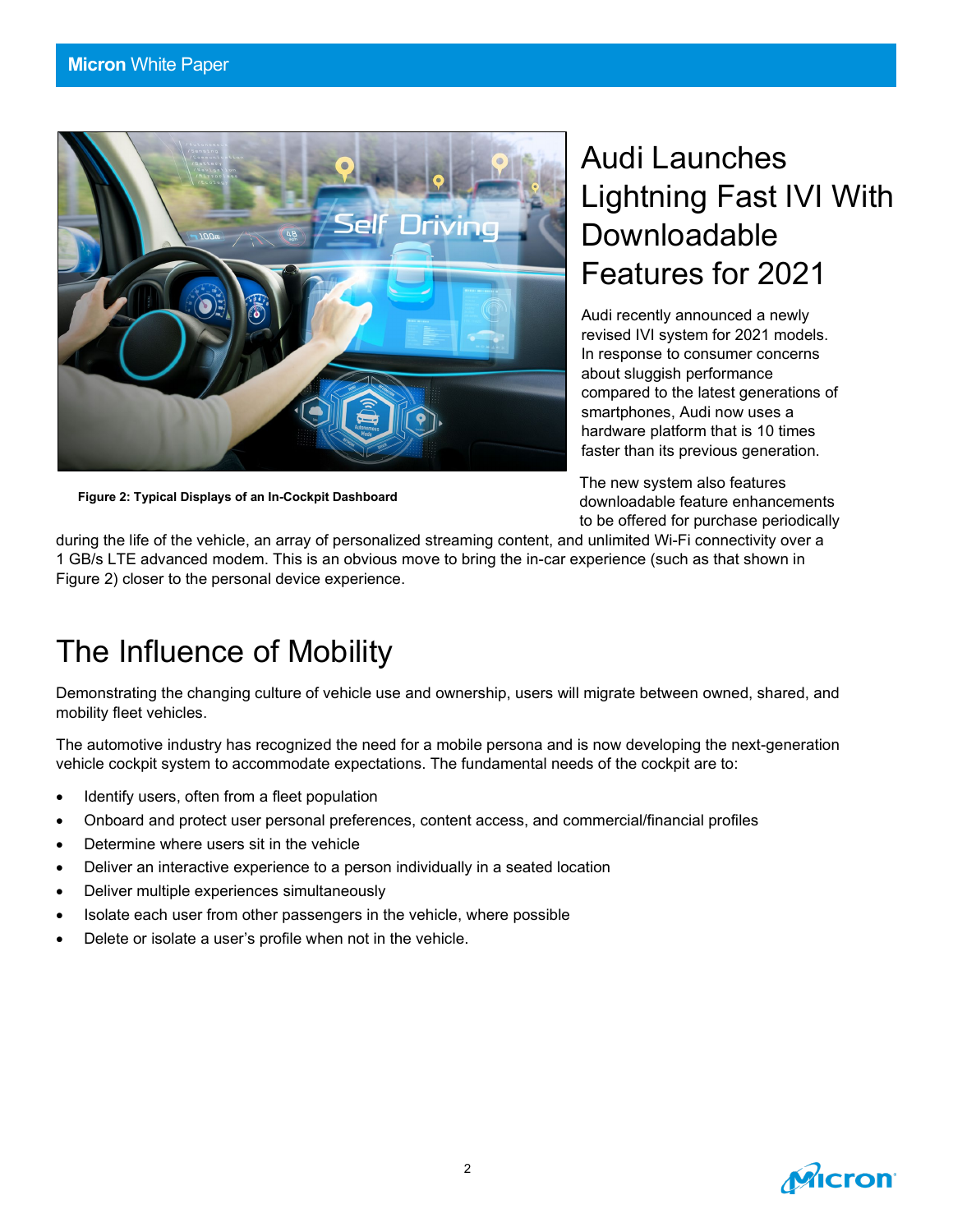### Mobility Identity Stored on the Vehicle

In addition, the vehicle is assumed to be part of a mobility fleet. More information about the vehicle itself must be stored, maintained and interacting with the centralized mobility service. Figure 3 shows the attributes.



**Figure 3: Application and Services Delivered According to User and Vehicle Profiles**

### Secure Over-the-Air Updates

To keep the vehicle updated and secure, several attributes regarding the individual vehicle likely will be stored on the vehicle and require secure over-the-air (OTA) update strategies (Figure 4):



**Figure 4: Over-the-Air Updates Link Databases, the Cloud and the Internet of Things (IoT)**

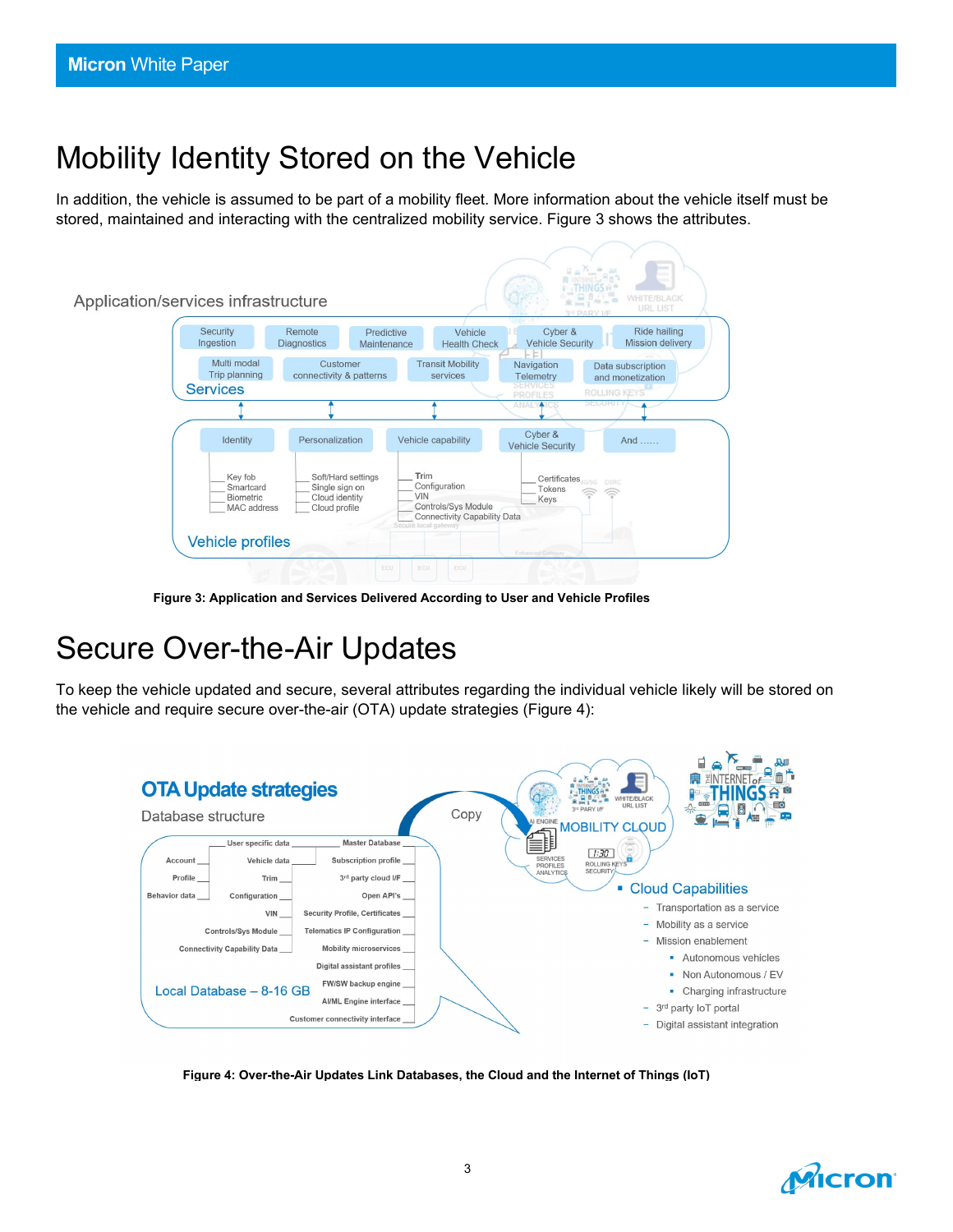### The Interactive Cockpit Domain Controller

Car manufacturers are currently developing cockpit domain platforms (Figure 5) to provide a level of functionality that maximizes the user experience for all passengers, creates secure personal mobile identity and profiling, enables mobility services within a fleet, and maintains fleet integrity and security while allowing ongoing refresh of features and functionality over the life of the vehicle.

These controllers will use multimodal user identification, including speech recognition; facial recognition; biometrics; spatial telemetry for occupant location; and multiple deployments of interactive services



**Figure 5: Functionalities of the In-Vehicle Cockpit Controller**

such as entertainment, IoT interaction and more. Profiles for users, vehicle identity/status, local content storage, and other factors are creating the need for overall storage approaching 1TB.

The cockpit domain controller will comprise these subsystems and others:

- Vision systems
- Multisource connected entertainments
- Audio capture systems
- Artificial intelligence (AI) accelerator
- Connectivity gateway
- Security infrastructure

Data ideally needs to be shared among these subsystems to create a well-integrated solution. Although there is a high volume of data exchange within the system, a user will expect the system to behave with minimal latency. And let's not forget system cost. It is paramount to maximize design efficiency since lower cost translates to higher fit rates.

From a data infrastructure standpoint, key system requirements include:

- Data transfer speed
- Ability to share data between multiple subsystems on one SoC or multiple dissimilar SoCs
- Ability to isolate processes to ensure design safety and security goals
- Ability to encrypt sensitive data where applicable
- Ability to securely update or remotely exchange vehicle profiles and stored data
- Ability to eliminate system redundancies to optimize cost

These attributes, at a minimum, point to a centralized NVMe™/PCIe storage solution as an advantageous design direction for this architecture.

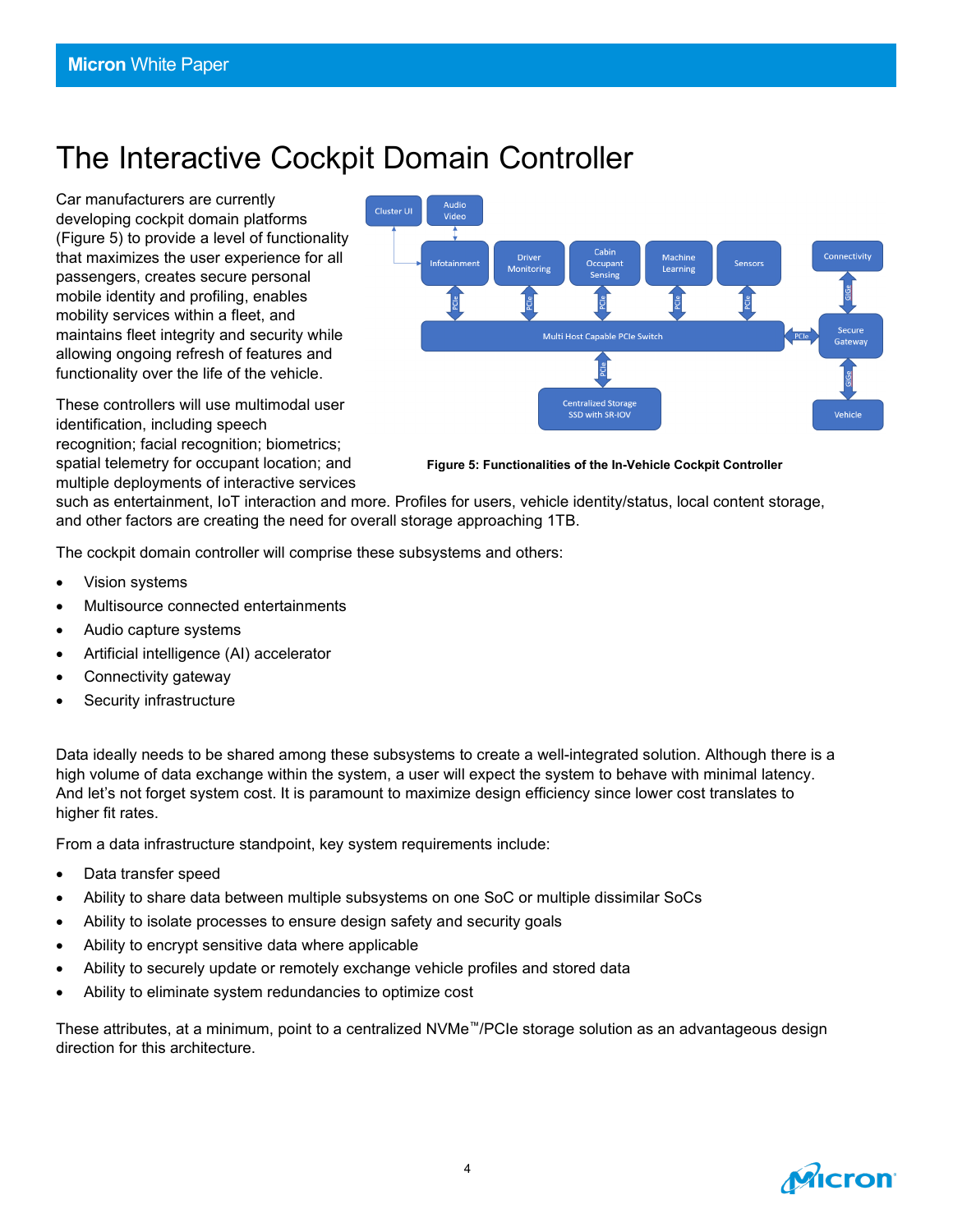## The Benefits of a Centralized NVMe/PCIe Storage Solution

#### **Data Transfer Speed**

Figure 6 compares the performance of a UFS-based storage solution to a PCIe-based storage solution. Storage solutions based on the UFS interface have been popular for automotive IVI applications as the auto industry typically adopts SoCs originally designed for mobile phones in automobiles. In smartphones, UFS has established dominance as the successor to storage based on eMMC. However, as shown in Figure 6, PCIe-based solutions meaningfully outperform UFS-based storage solutions in both sequential and random read and write performance and, as such, are now seeing strong adoption in next-generation automotive platforms.



**Figure 6: Comparing Performance of UFS Storage vs. PCIe-based Storage in Automotive Applications**

With the introduction of PCIe-based storage solutions, it is likely these systems will utilize a PCIe backbone to integrate sensor fusion and action, much like an ADAS system but for the cockpit. System responsiveness is paramount, and a PCIe backbone offers data bandwidth of 2 GB/s per lane (8 GB/s for four lanes). For data storage and access, the PCIe interface offers the highest data transfer speed among storage solutions.

Automotive-grade solid-state drives (SSDs) based on NVMe architecture are well-suited to this need, offering data transfer speeds of 3 to 4 GB/s. The PCIe interface protocol is also far more efficient than other interfaces, offering additional low latency benefits when compared to UFS.

#### **Ability to Share Data Between Multiple Subsystems**

An automotive-grade SSD based on NVMe standards uses multiple namespace configurations. Namespaces are unique data storage areas that may be privately (namespaces A and C in Figure 7) or publicly (namespace B) accessible. Data that is intended to be shared between processes or subsystems can be defined as a public namespace for that purpose, whether on one SoC or multiple dissimilar SoCs.

**Figure 7: Example of Private and Public Namespaces**



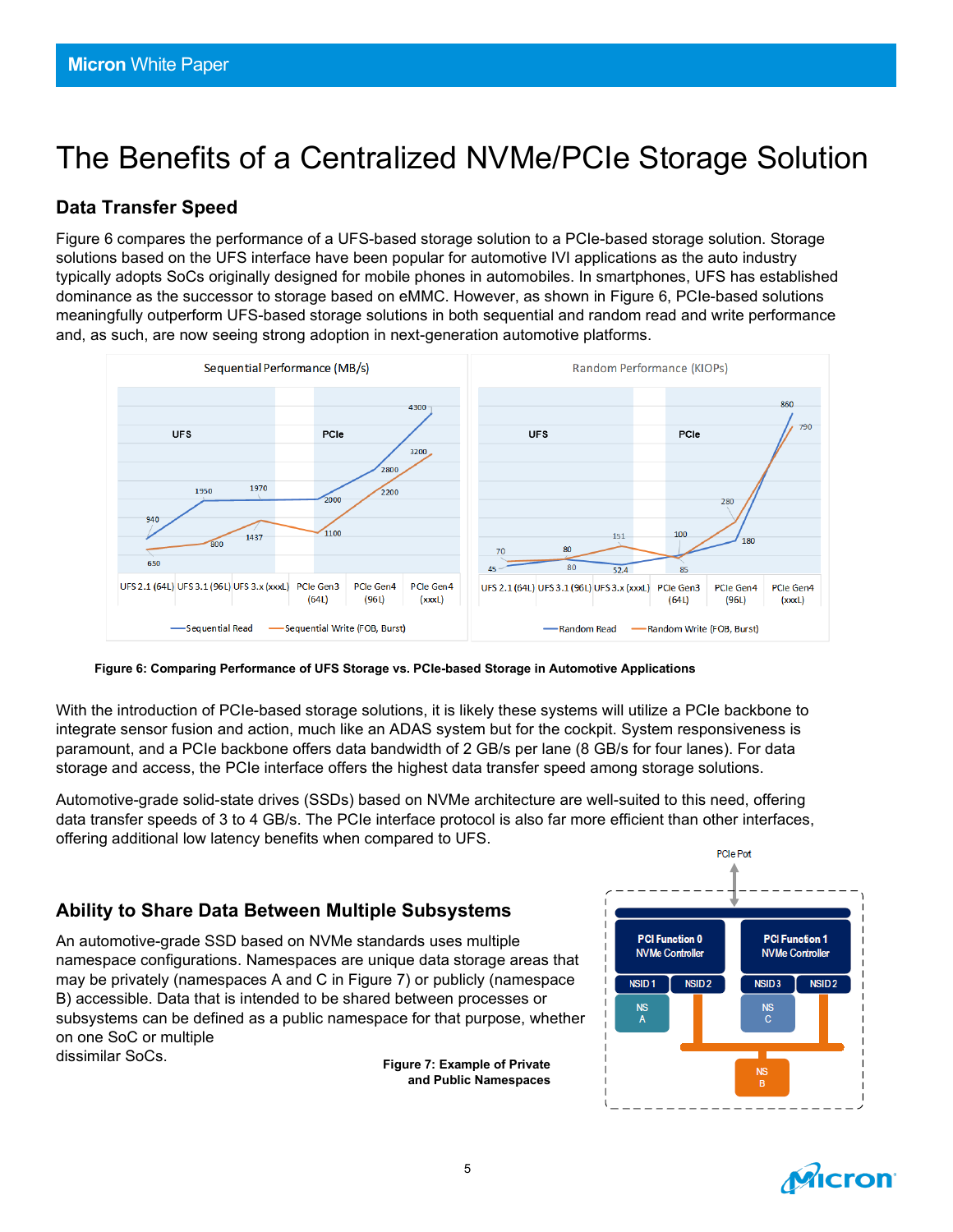#### **Ability to Isolate Processes to Ensure Design Safety and Security Goals**

An automotive-grade SSD using NVMe standards can use industry-recognized, hardware-based isolation based on single root I/O virtualization (SR-IOV). This technology (Figure 8) allows the system's PCIe interface to be subdivided into multiple virtual machines running on the SoC environment that are isolated from one another, with each tied to unique virtual functions on the storage device. This technique is well recognized as a secure isolation method. SR-IOV offers an additional benefit of establishing direct connection between stored data and the active process in runtime. This eliminates the need for a system scheduler, such as a hypervisor, which leads to improved system speed and reduced latency. Again, this is a benefit to the user experience and system efficiency.



**Figure 8: Example of Single Root I/O Virtualization**

#### **Ability to Encrypt Sensitive Data Where Applicable**

An automotive-grade SSD based on NVMe standards also enables encryption of sensitive data stored on the drive. Such data may be vehicle firmware, personal identity information, whitelist/blacklist security profiles, and other information. Encryption is protected by symmetric private keys (Figure 9). Aside from encryption capabilities, these devices also offer cryptographically protected access control to data regions. These features provide strong benefit not just to the vehicle platform but also to the overall connected infrastructure interacting with the vehicle.



**Figure 9: Using Key Management in an Advanced Encryption System (AES)**

#### **Ability to Securely Update or Remotely Exchange Vehicle Profiles and Stored Data**

An automotive-grade SSD based on the NVMe standard uses cryptographic access control to the overall drive. This feature protects the drive from unauthorized access. Certain keys are used within the system to bind the physical drive to the system architecture and various components to minimize direct security threats. The standard also uses additional keys that are part of an overall remote security strategy that allows remote reprovisioning of the storage device by authorized sources while protecting stored data. In a catastrophic event, it is even possible to wipe all or a portion of the drive by remote authorization. This is one of the many features that help enable proactive and timely fleet management with requisite security.

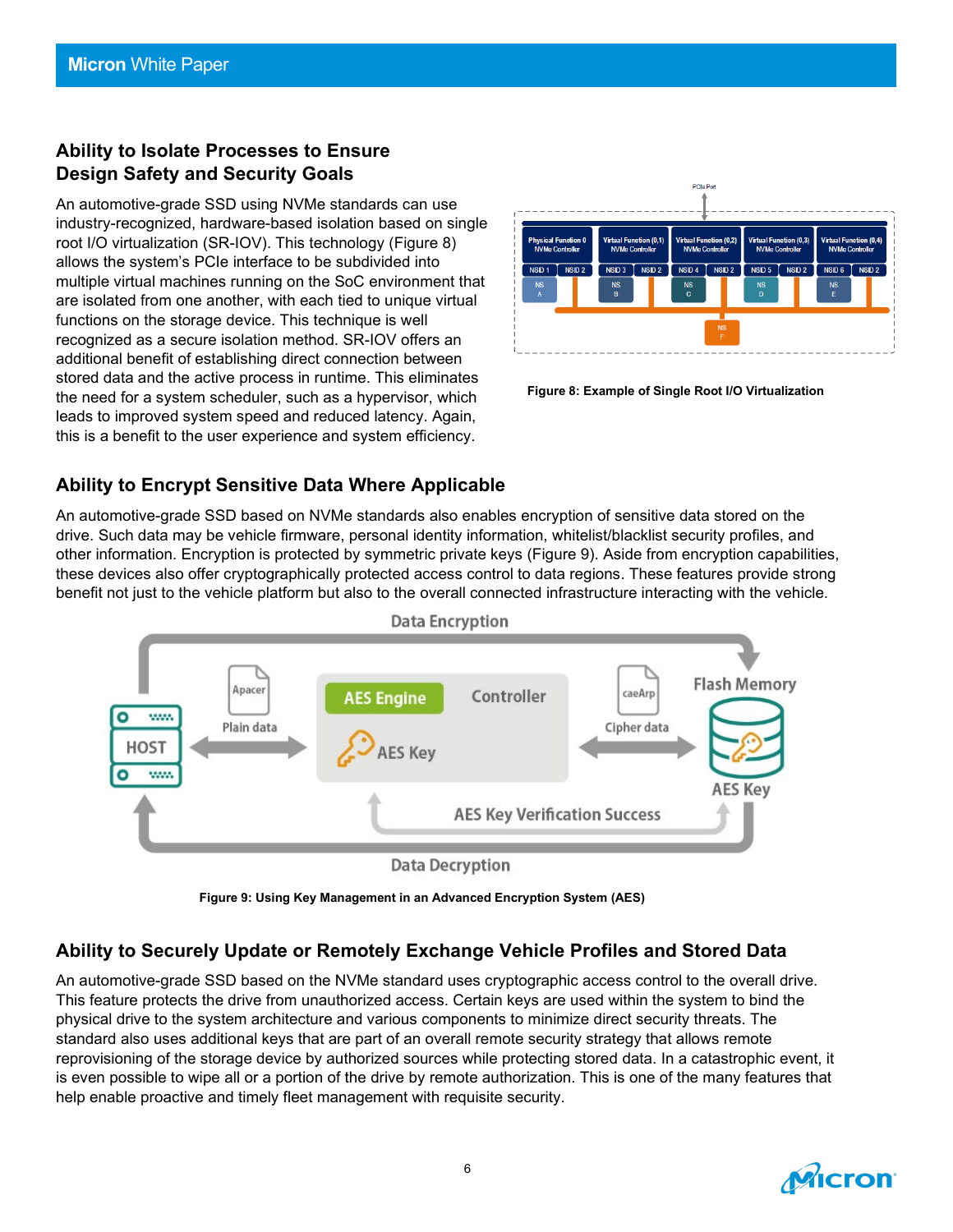#### **Ability to Eliminate System Redundancies to Optimize Cost**

Traditional architectures have in the past used a unique individual storage subsystem associated with each function. It should be clear from the benefits described here that none of the system-level benefits would be possible without:

- A centralized storage architecture
- A storage solution based on an automotive-grade SSD PCIe/NVMe device

Automotive SSDs with SR-IOV features are available in densities ranging from 128GB to over 1TB and are cost competitive with other storage devices, such as UFS, in similar densities. The array of beneficial features of NVMe-based SSDs are available with minimal additional cost.

By using a single storage device, storage cost and required printed circuit board area are minimized compared to multiple discrete storage entities.

### Conclusion:

#### **Centralized Storage Value Proposition**

Centralized storage is necessary to enable data sharing between automotive functional systems and fundamental to creating the interactive and personalized IVI user experience desired in future vehicles. An automotive-grade SSD offers a rich set of features, including high speed, functional data isolation, cryptographic data protection, secure remote reprovisioning, and much more, at a price-perCentralized storage is necessary to enable data sharing between functional systems and fundamental to creating the interactive and personalized user experience desired in future vehicles.

density like more isolated storage devices such as UFS. Aside from eliminating design redundancy, SSDs require little printed circuit board real estate as they are available in small form factor ball grid array (BGA) packages.

**Michael Burk** Principal Architect IVI Systems Automotive Business Unit Micron, Inc.

#### **The Micron Advantage**

Micron has been the No.1 supplier of memory devices to the automotive industry for 30 years, offering a full portfolio of volatile and nonvolatile solutions. Micron automotive architects routinely work with our customers as trusted design partners, enabling cost-effective and creative solutions to meet emerging industry needs.

The solution benefits of centralized storage and automotive-grade SSDs discussed here are being applied to next-generation architectures for 2023 and beyond in the areas of not only IVI, but also automated driving and central compute architectures at key OEMs and Tier-1 partners.

It is our goal to be not only the leading provider of memory devices but also a lead partner in solving system-level issues and offering high-benefit solutions for our customers.